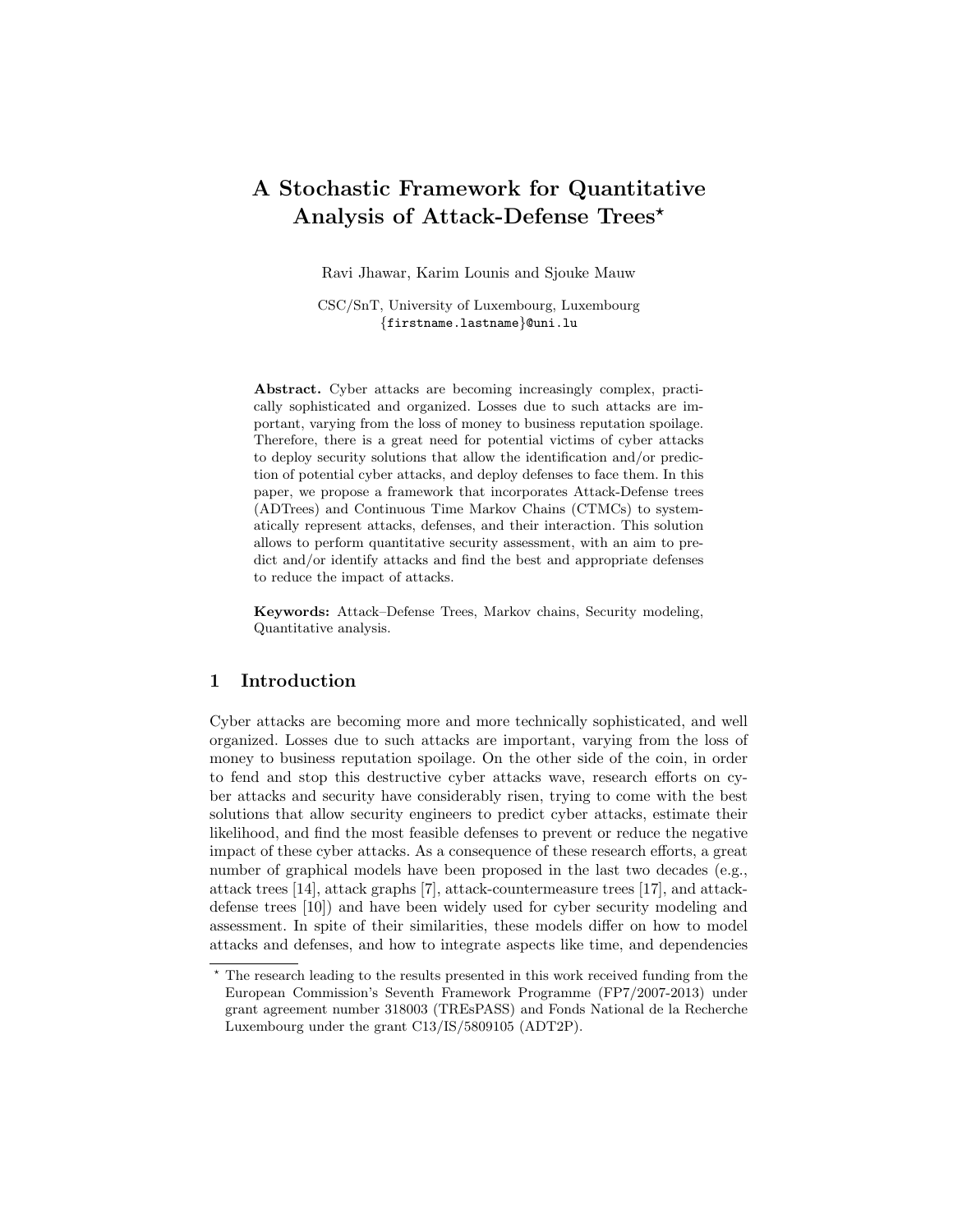between actions within the model. The perfect model should be easy to use, and practically implementable. It should provide a user-friendly and comprehensive representation of real-life security scenarios, and should integrate aspects like time and dependencies as well as security assessment functions. These requirements are well defined by the ADTrees model [10], which extends attack trees [14] with refinable defenses, and allows the representation of sequential dependencies between actions. It also supports security assessments of attributes such as the likelihood, the cost, and/or the efficiency of attacks/defenses.

ADTrees are defined as a graphical methodology used to represent security scenarios by systematically representing the different actions that an attacker may undertake to realize a security goal, and the different actions that a defender may apply to stop the attacker's actions from being realized. It comes with a strong formal framework for reasoning about security scenarios through different types of semantics (propositional, multiset, De Morgan lattice, and equational), and has proven to be simple, easy to use, and yet powerful in its modeling capability. It has been validated in a large industrial case study [4].

To perform quantitative security assessment for evaluating attributes like cost, efficiency, time, and probabilities, ADTrees apply a bottom-up procedure [14]. Unfortunately this procedure can only be used for attribute evaluation under the assumption that all considered actions (attacks/defenses) are independent. This is a very strong assumption which is unrealistic in practice, since actions are usually dependent, or in the simplest case sequentially dependent. To overcome this limitation, we propose a new approach for security assessment of ADTrees involving dependencies between actions. This approach relies on Continuous Time Markov Chains. Being a powerful model, provided with a useful quantitative analysis approach, CTMCs tend to be the perfect candidate to assess ADTrees involving dependencies. Inspired by authors of  $[1-3, 12, 15]$ , we model atomic attacks/defenses using an exponential distribution. In fact, exponential distribution seems to be a suitable distribution to model a great number of attacks/defenses like brute force attacks, adaptive defense mechanisms (e.g., moving target defenses), or countermeasures with delayed impacts like policies execution. In this paper, we propose a framework that combines the graphical and formal methodology of ADTrees with CTMCs, and allows performing a system's security assessment. The framework takes as an input an ADTree representing a security scenario, and transforms it into a CTMC. This CTMC is then used to perform the security assessment through the evaluation of security attributes such as likelihood, the mean time required by an attack scenario, and other attributes that security engineers may define. To achieve this, we define a new semantics for ADTrees in terms of CTMCs. These semantics express how to translate attacks/defenses into individual CTMCs and how to combine these individual CTMCs into one final CTMC representing the entire ADTree.

Related work. Over the last two decades, a number of graphical security models (e.g., attack trees [14], attack graphs [7], and attack-countermeasure trees [17]) have been proposed in the literature and have been widely used for cyber security modeling and assessment. Moreover, due to the development of cyber attacks in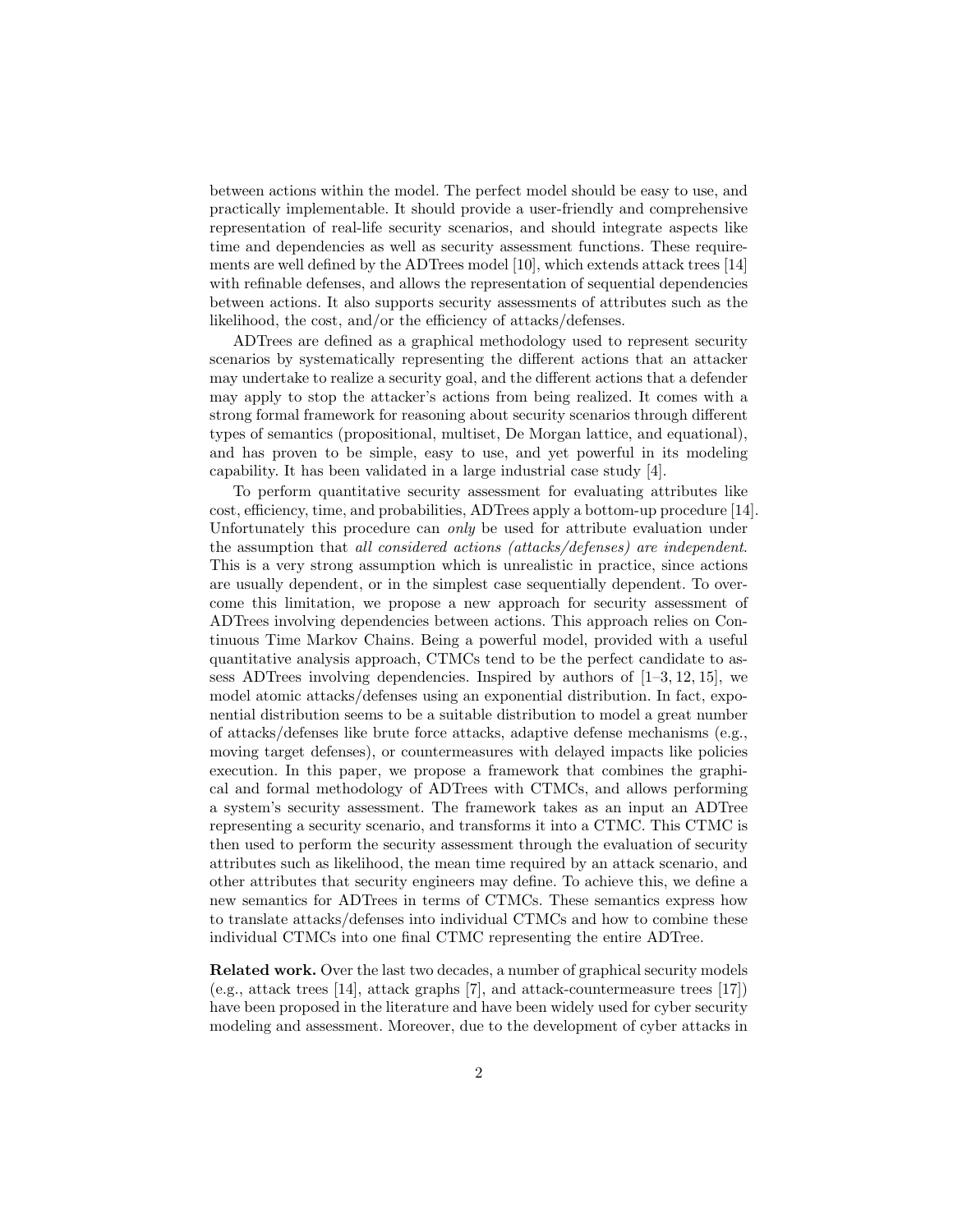terms of techniques, dependencies, and organization, these models have been enriched and elevated in order to correctly model and assess sophisticated cyber attacks. For instance, attack trees have been enriched and augmented with adaptable countermeasures to become ADTrees [10]. Performing quantitative analysis on these models usually goes through applying an analytic approach such as Markov chains  $[1-3, 12, 15]$ , Petri-Nets  $[5, 16]$ , or Bayesian networks  $[11]$ .

The choice of the analytical approach depends mainly on the model itself, the aspects (time, dependencies) that it considers, and the user preference toward the approach. We find that the Markov chains approach has mostly been chosen for assessing these models. For instance, they have been applied in [2, 3, 15] on attack trees, and in [1, 12] on attack graphs to perform quantitative analysis, and have shown their easy and useful applicability. Inspired by the previous works, we have chosen to apply the Markov chains approach on ADTrees for the following reasons: Models used in the previously cited works like attack trees  $[2, 3, 5, 15, 16]$ , and attack graphs  $[1, 12]$  do not define the modeling of defenses in their specification.

Although defense specification is not present in those models, some authors [1–3, 5, 12, 15, 16] tried to incorporate defenses to model security scenarios. Unfortunately, they have assumed that the defenses can totally, with no delay, mitigate a given attack. In other words, an attack node is simply deleted from the attack model when it is counter-defended. This assumption is too strong since it is not always the case for a defense to immediately stop an attack once the defense is set up. In fact, there exist defenses whose impact comes after a certain delay like a password changing policy. The ADTree model overcomes the limitation of modeling defense by nature, as it allows to model and represent defenses of different types independent of their impact delay. Secondly, compared to attack-countermeasure trees model, an ADTree model allows the refinement of defenses, which is more realistic. Kordy el al. [11] adopted ADTrees model and used Bayesian networks approach to assess the likelihood of security scenarios. This approach requires for each instant of time the construction of a conditional probability table for each action because of the stochastic dependency between actions. This requirement can be time consuming, error prone, and not practical when a large ADTree is evaluated. Thanks to CTMCs, we can represent the same information (conditional probability tables) using a temporal probability function known as CDF (Cumulative Distribution Function). This function is associated to each action, and provides for each given instant of time  $t$  the probability of occurrence of the action with respect to its dependencies.

Contributions. To summarize, the contributions of this paper are threefold.

- We define a new semantics of ADTree model in terms of CTMCs. The semantics express the way attacks/defense action must be represented as a CTMC, and how different CTMCs can be composed to represent the entire attack-defense tree.
- We use the composed CTMC that represents the attack-defense scenario to perform quantitative analysis. Given that attack trees are formally a sub-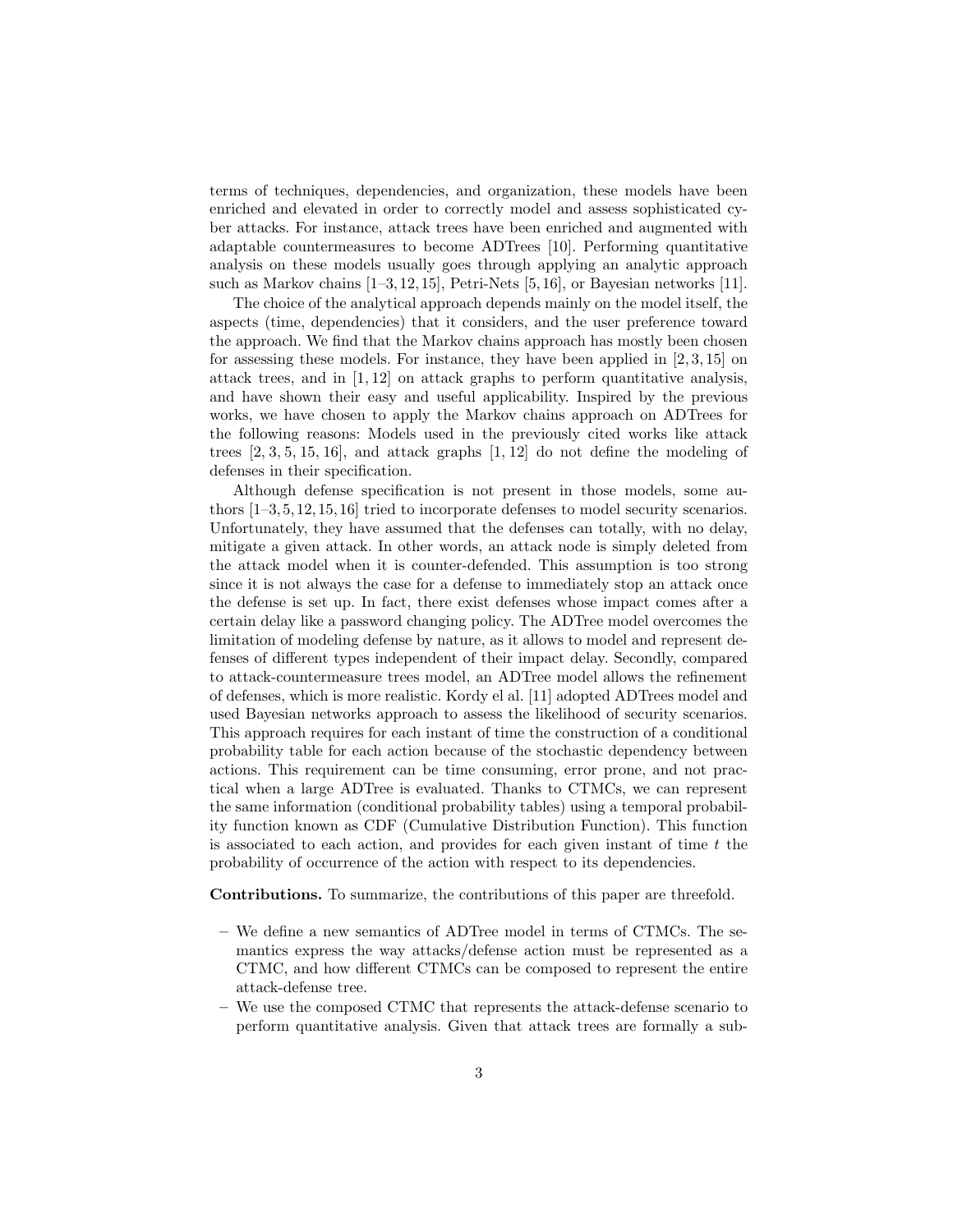class of attack-defense trees, our analysis technique also applies to attack trees.

– We demonstrate the applicability of our solution using a simple but realistic example study.

Organization. Section 2 presents the basics of the attack-defense tree model and CTMC model. Section 3 defines our semantics for attack-defense trees in terms of CTMCs. Section 4 discusses the analytical approach of CTMCs to perform quantitative security assessment. Section 5 performs quantitative analysis on an example study. Finally, Section 6 provides conclusions and perspectives.

#### 2 ADTrees and CTMCs

#### 2.1 ADTrees

ADTrees are a graphical methodology used to represent security scenarios. They can be seen as a two-player game. The first player is qualified by proponent 'p', and the second by opponent 'o' [9]. Depending on the root of the attackdefense tree, if the root is an attack, then the proponent is the attacker, else it is the defender. Graphically, each performed action or accomplished sub-goal is represented by a node depicted by a red circle  $(\bigcap)$  if it refers to an attack action/subgoal, or by a green square  $(\Box)$  if it refers to a defense action/subgoal. Any node of either type in an ADTree can be refined (either disjunctively, conjunctively, or sequentially conjunctive), or countered by another node of the opposite type. Nodes that cannot be refined any further are qualified by basic actions. When a node is disjunctively refined, its accomplishment requires at least one of its refinement nodes to be accomplished. A conjunctively refined node requires all its refinement nodes to be realized without any prefixed order. The sequential conjunctive refinement is similar to the latter but requires a predefined accomplishment order for its refinement nodes. We depict a conjunctive refinement of a node by an arc over all edges connecting the node and its refinement nodes, and the sequentially conjunctive refinement with a directed arc. When a node is countered with another node of opposite type, they are linked together using a dashed line.

Figure 1 illustrates an ADTree for a simple networked system where the attacker wants to compromise a server host by executing malicious scripts. To achieve his goal, the attacker must first perform reconnaissance in order to gain knowledge about the network's assets (e.g., topology, protocols, addresses, open ports) using some tools like Nmap. On the other side, to prevent the attacker from gaining knowledge on the network, the defender can apply one of the two adaptive defenses. The first defense regularly changes IP addresses of network hosts and the second defense 'Mutable network' dynamically shuffles IP addresses, routing tables and topology of the network. In the second step, the attacker looks for any vulnerabilities using Nesus for instance. Then, using Metasploit for example, he exploits the discovered vulnerability, and executes a specific designed payload to gain high privileges on the target host. To fend this,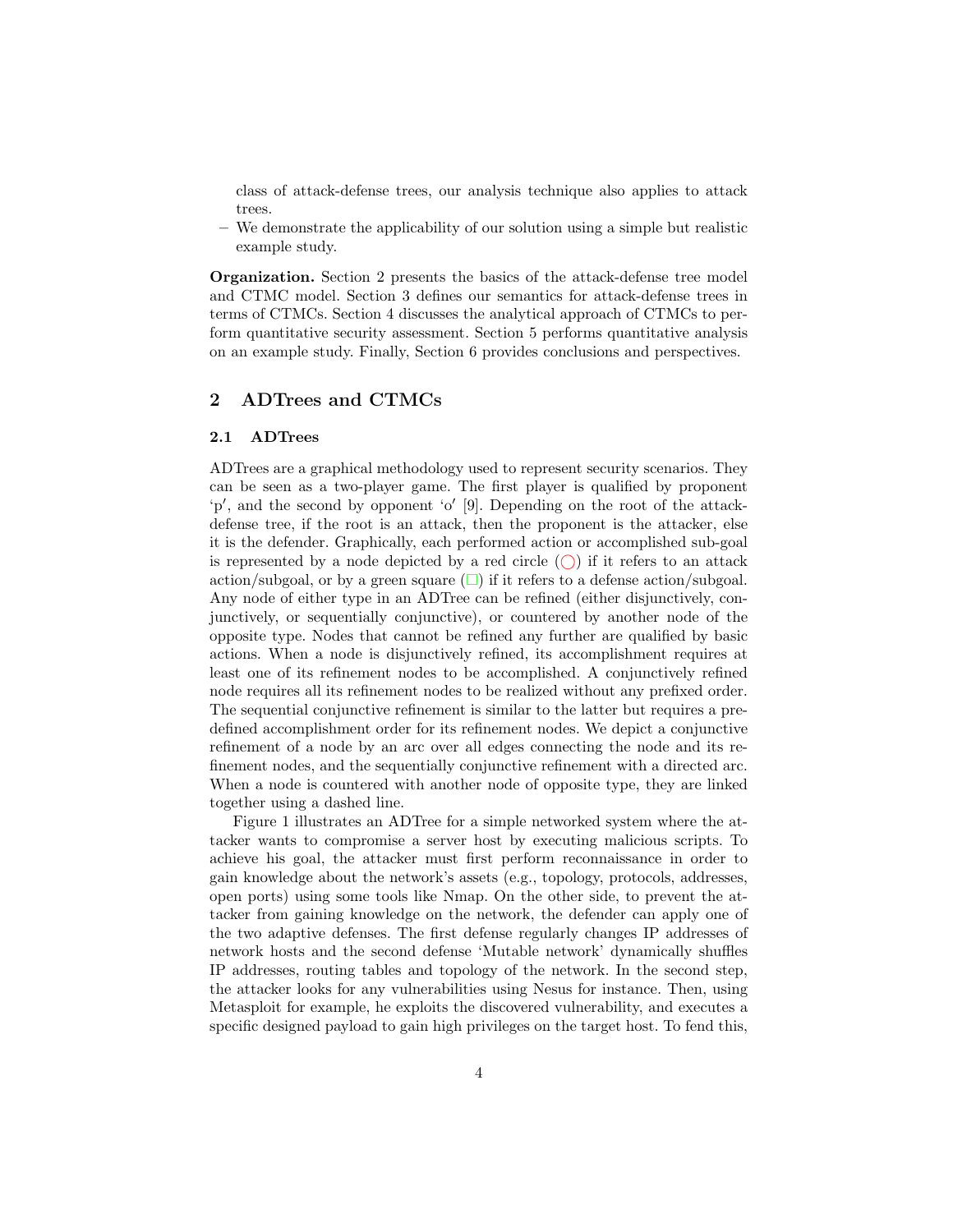

Fig. 1. An example ADTree representing the security scenario

the defender frequently performs penetration tests to discover vulnerabilities and develop appropriate patches. As an alternative to target exploitation through vulnerabilities, the attack can brute force the root's password to gain the privilege. The defender implements in this case a policy to periodically change the passwords. This will delay the attacker from succeeding his goal. Finally, if the attacker manage to escalate the privileges, he can execute malicious command and cause harm to the server.

Given that this multi-step attack must be performed in a particular order, we use a sequential conjunction refinement. To realize the 'Escalate Privilege' attack, the attacker must either successfully brute force the root password or (disjunction refinement) exploit a discovered vulnerability and (conjunction refinement) running its dedicated Exploit and payload program.

#### 2.2 Formal definition of ADTrees

Formally, ADTrees are defined by means of an abstract syntax called ADTerms [10]. The ADTerms in this paper are typed over the signature  $\Sigma = (\mathbb{S}, \mathbb{F})$ , where:

- $-\mathbb{S} = \{p, o\}$  is the set of types (proponent p and opponent o)
- $-\mathbb{F} = \{(\vee_k^p)_{k \in \mathbb{N}}, (\wedge_k^p)_{k \in \mathbb{N}}, (\vee_k^o)_{k \in \mathbb{N}}, (\wedge_k^o)_{k \in \mathbb{N}}, (\overrightarrow{\wedge}_k^o)_{k \in \mathbb{N}}, c^p, c^o\} \cup \mathbb{B}^p \cup \mathbb{B}^o$ is a set of function symbols.

The unranked functions  $(\vee_k^s)_{k \in \mathbb{N}}, (\wedge_k^s)_{k \in \mathbb{N}}$  and  $(\overrightarrow{\wedge}_k^s)_{k \in \mathbb{N}}$ , where  $s \in \mathbb{S}$ , represent the disjunctive (∨), conjunctive (∧), and sequential conjunction  $(\overrightarrow{\wedge})$  refinement operators for the proponent and the opponent, respectively. The binary functions  $c^s$  connect an action of a given type  $s\in\mathbb{S}$  with an action of the opposite type  $\overline{s}\in\mathbb{S}$ S. If we model the proponent as the attacker, then the set  $\mathbb{B}^p$  (and respectively  $\mathbb{B}^o$ ) consists of atomic attacks (and atomic countermeasures). Conventionally  $\overline{p} = o$  and  $\overline{o} = p$ .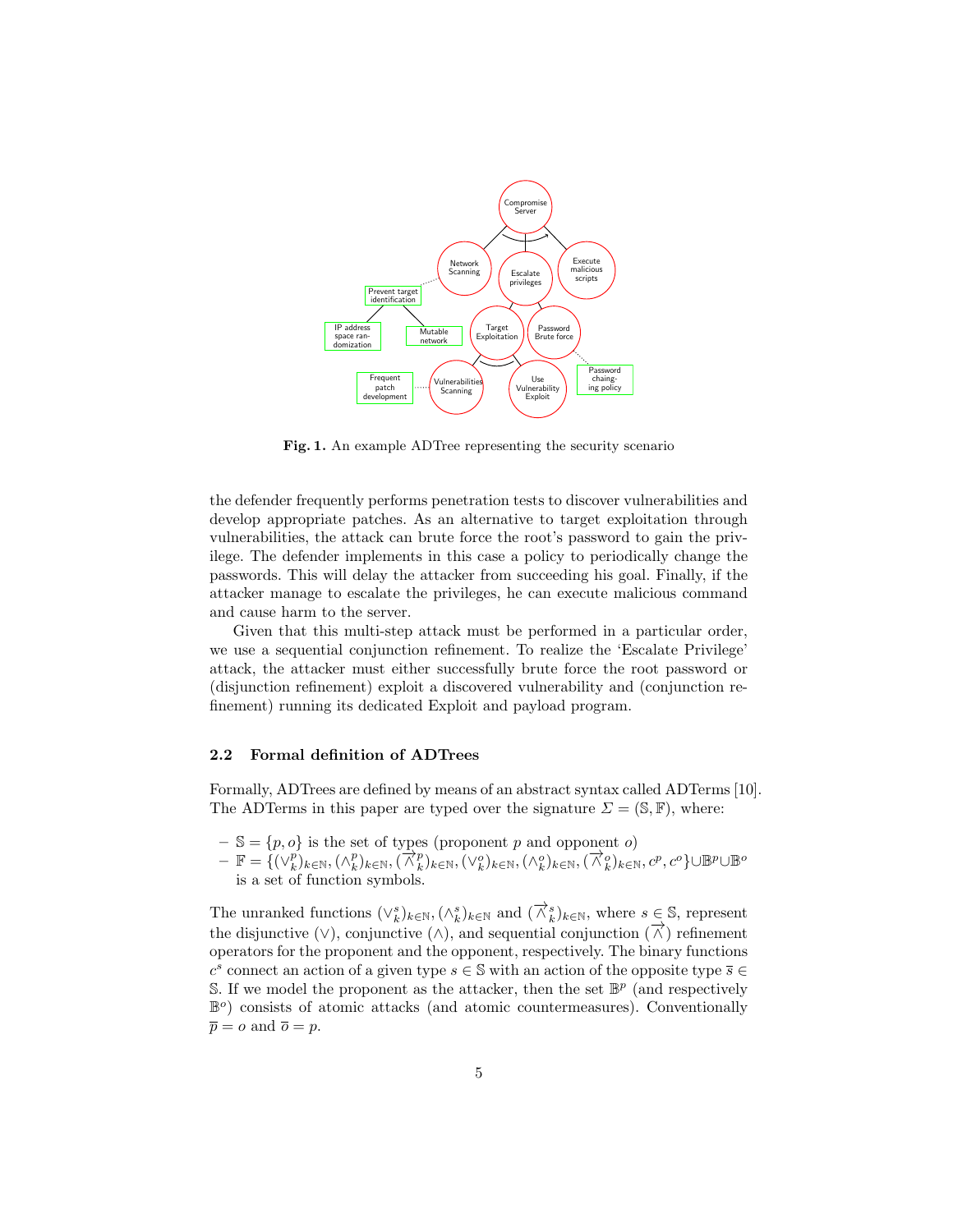**Definition 1.** ADTrees are closed terms over the signature  $\Sigma = (\mathbb{S}, \mathbb{F})$ , generated by the following BNF-grammar, where  $b^s \in \mathbb{B}^p \cup \mathbb{B}^o$ , and  $s \in \mathbb{S}$  is the type of players.

$$
t := b^s \mid \vee^s(t, \dots, t) \mid \wedge^s(t, \dots, t) \mid \overrightarrow{\wedge}(t, \dots, t) \mid c^s(t, t)
$$
 (1)

*Example 1.* If we label the basic events of the ADTree in Figure 1 by  $b_0^p, b_1^p, b_2^p, b_3^p$ ,  $b_4^p, b_0^o, b_1^o, b_2^o$ , and  $b_3^o$ , respectively for Network scanning, Vulnerability scanning, Use vulnerability Exploit, Password brute forcing, Execute dangerous commands, IP randomization, Mutable network, patches development, and finally password policy, then the resulting ADTerm of the ADTree is:

$$
t = \overrightarrow{\wedge}^p \left( c^o \left( b_0^p, \vee^o \left( b_0^o, b_1^o \right) \right), \vee^p \left( \wedge^p \left( c^o (b_1^p, b_2^o), b_2^p \right), c^o (b_3^p, b_0^3) \right), b_4^p \right) \tag{2}
$$

#### 2.3 Continuous Time Markov Chains

Markov chains [13] are stochastic processes used to model system behavior where probabilistic events are considered. They are called Markovian since the predictions are made based only on the current state of the system, and not on any previous state. A Markov process that transits from one state to another via an exponential rate is called Continuous Time Markov Chain or CTMC.

**Definition 2.** A continuous time Markov chain is a tuple  $(S, G, \pi)$ , where:

- $S$  is a finite disjoint set of states,
- $-G: S \times S \to \mathbb{R}$  is the infinitesimal generator matrix which gives the rate of transition between two states  $s \in S$  and  $s' \in S$ ,
- $\pi \colon S \to [0, 1]$  is the initial probability distribution on S.

The proposed semantics for ADTree requires to differentiate between the initial state, intermediate states, and the final states. Therefore, we slightly modify Definition 2 and adapt it to our needs. The new explicit notation (Definition 3) will help us to easily formalize and define our semantics. Moreover, the initial distribution  $\pi$  is usually devoted to the initial state of the system. Therefore, we omit the variable  $\pi$  from the definition, since we arbitrary devote the entire initial distribution to the initial state.

**Definition 3.** An enumerated continuous time Markov chain M is a tuple  $(S, S_0,$  $S_*, G$ , where:

- $S$  is a finite disjoint set of states,
- $− S<sub>0</sub> ⊂ S$  is a finite set of initial states,
- $− S_* ⊂ S$  is a finite set of final states,
- $-G: S \times S \to \mathbb{R}$  is the infinitesimal generator matrix which gives the rate of transition between two states  $s \in S$  and  $s' \in S$ .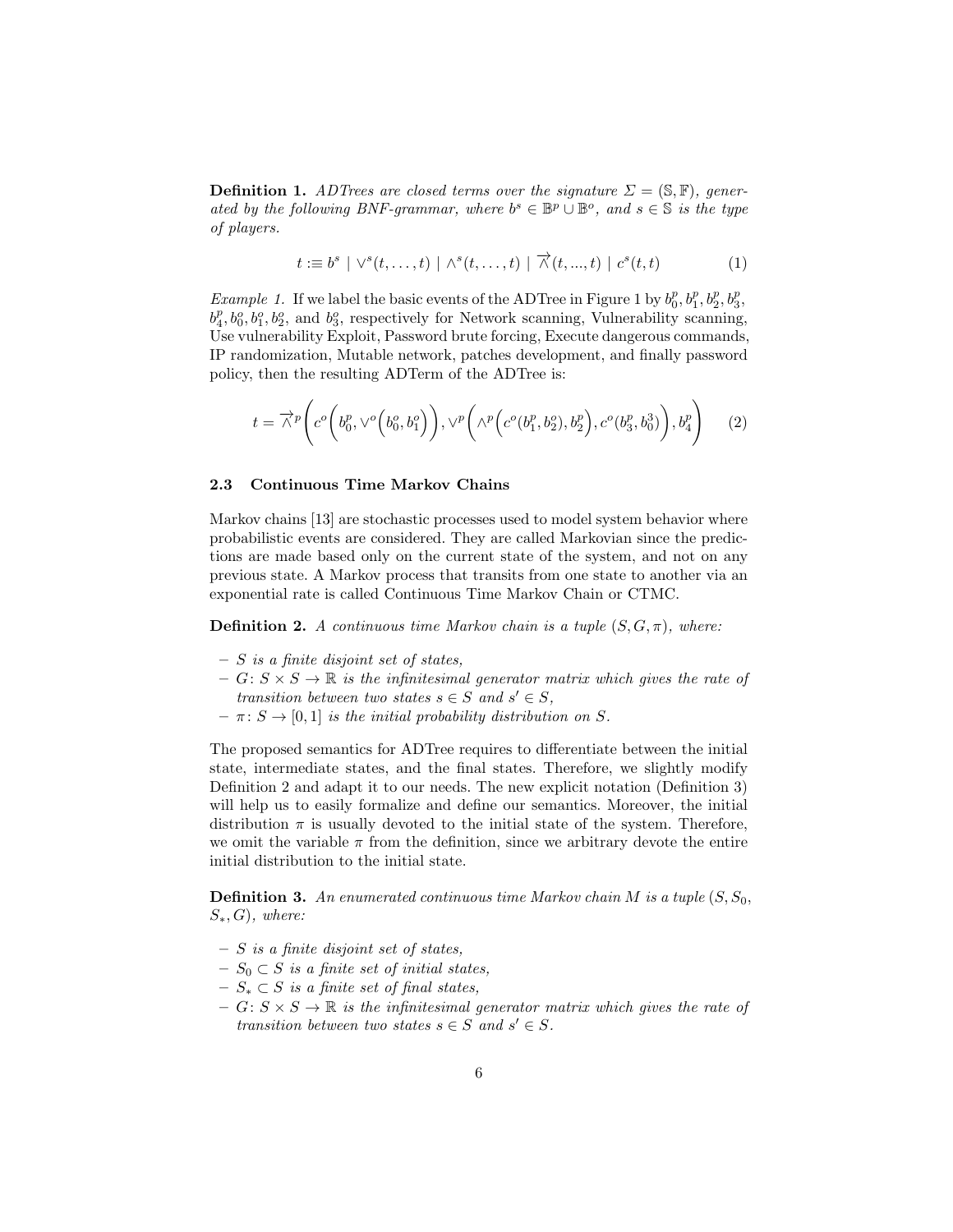We note that there exists a set of intermediate states that we denote by  $S_{mid} \subset S$ , where  $S = S_0 \cup S_{mid} \cup S_*$ , and  $S_0 \cap S_{mid} \cap S_* = \emptyset$ .

The infinitesimal generator matrix  $G$  defines the exponential rates  $g_{s,s'}$  of the transitions that go from one state  $s \in S$  to an other state  $s' \in S$ . The element  $g_{s,s}$  of the infinitesimal generator matrix G are chosen such that each row of the matrix sums to zero. Therefore, the generator matrix  $G$  is built as follows:

$$
G = \begin{cases} -\sum_{s \neq s'} g_{s,s'} & \text{if } s = s', \\ g_{s,s'} & \text{otherwise.} \end{cases}
$$
 (3)

Here, each  $g_{s,s'} \geq 0$  represents the exponential rate of transition from state  $s \in S$ to state  $s' \in S$ . The inverse  $1/g_{s,s'}$  represents the average time needed to transit from  $s \in S$  to  $s' \in S$  and  $|1/g_{s,s}|$  is the average amount of time (sojourn time) spent in state  $s \in S$ . Furthermore, for a given state  $s \in S$ , if  $\forall s' \in S$ ,  $s' \neq s$ ,  $G(s, s') = 0$ , then state  $s \in S$  is called an absorbing state and M a continuous time absorbing Markov chain.

## 3 Markov Chain Semantics for Attack-Defense Trees

We now define the semantics for ADTrees in terms of CTMC. In particular, we first define the semantics for basic events  $b^s \in \mathbb{B}^p \cup \mathbb{B}^o$ , followed by the semantics for the three refinement operators  $(\vee_k^s)_{k \in \mathbb{N}}, (\wedge_k^s)_{k \in \mathbb{N}}$  and  $(\overrightarrow{\wedge}_k^s)_{k \in \mathbb{N}}$ , where  $s \in \mathbb{S}$ , and finally the semantics for counteractions  $c^s$  (see Section 2.2). We then use the semantics of these ADTree components to compose a single CTMC that represents the semantics of the complete ADTree.

Semantics for basic events. Consider a set M of all possible CTMCs. We can then define a function  $\Psi: \mathbb{B} \to \mathbb{M}$  that associates, for each basic event  $b^s \in \mathbb{B}^p \cup \mathbb{B}^o$ , a CTMC defined as  $({s_0, s_*}, {s_0}, {s_*}, G^{b^s})$ , where  $s_0$  and  $s_*$ are the initial and final states, respectively. The element  $G^{b^s}$  represents the infinitesimal generator to the CTMC. It is computed using equation 3, and hence given by equation 4:

$$
G^{b^s} = \begin{bmatrix} -\lambda_{b^s} & \lambda_{b^s} \\ 0 & 0 \end{bmatrix} \tag{4}
$$

Figures 2-a and 2-b, illustrate the CTMC corresponding to basic events  $b^p \in$  $\mathbb{B}^p$  and  $b^o \in \mathbb{B}^o$ , respectively. The rates  $\lambda_{b^p}$  and  $\mu_{b^o}$  represent the exponential rates of an atomic attack and an atomic countermeasure, respectively.

Semantics for conjunctive refinements. We define an unranked function  $\wedge_{k\in\mathbb{N}}: \mathbb{M}^k \to \mathbb{M}$  which takes k Markov chains and composes them in a way that all k Markov chains should be executed in an irrelevant execution order. Therefore, the composed Markov chain is  $(\prod_{i=1}^k S^{b_i}, \prod_{i=1}^k S_0^{b_i}, \prod_{i=1}^k S_*^{b_i}, G^{\wedge_{k \in \mathbb{N}}^s}).$ The set  $S^{\wedge_{k\in\mathbb{N}}^{s}}$  contains all possible combinations of the states of the k involved Markov chains. The initial state is equal to  $(s_0^{b_1}, s_0^{b_2}, ..., s_0^{b_k})$ , and similarly, the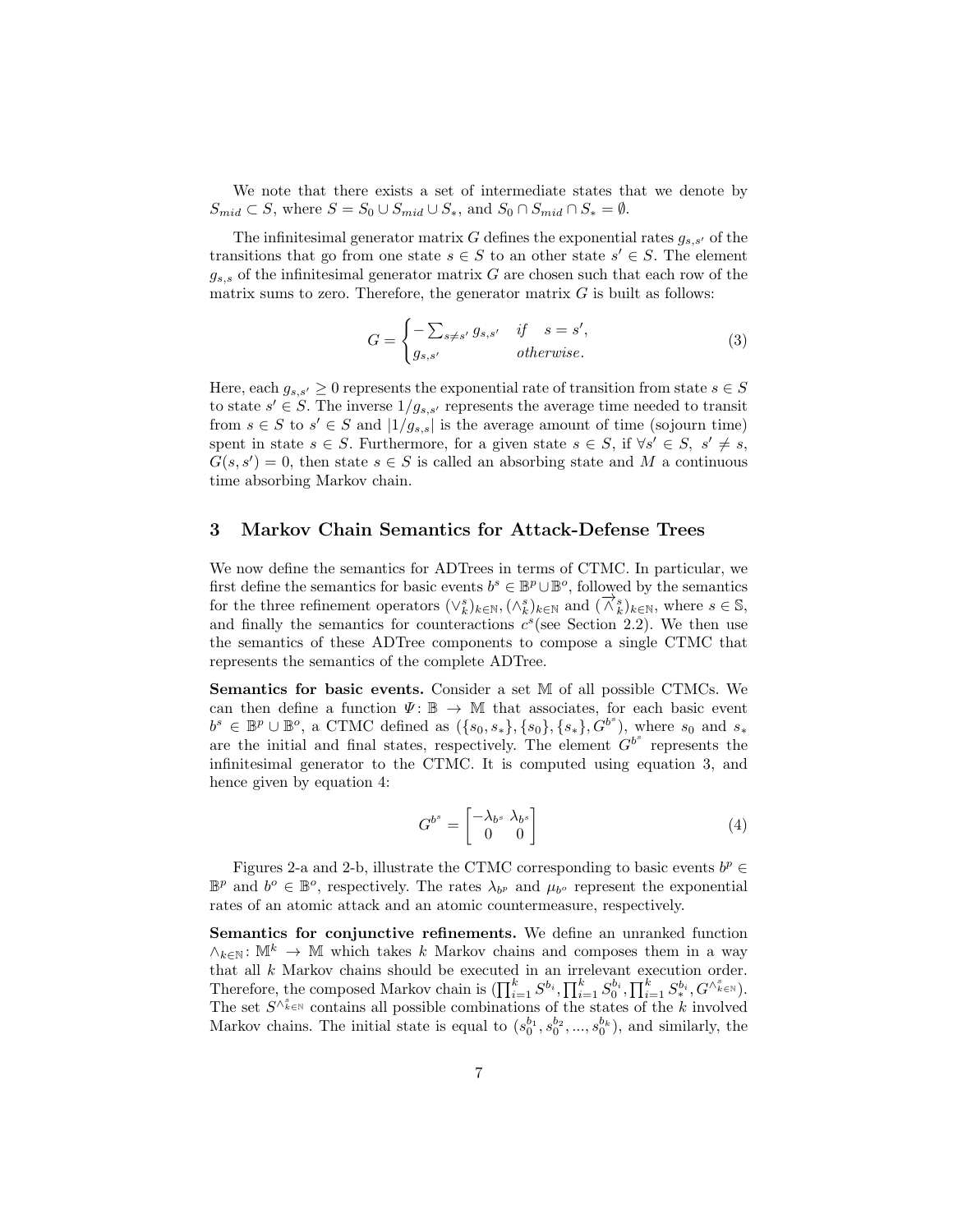

Fig. 2. CTMC-Semantics of basic events, refinements, and countermeasures.

final state is  $(s_*^{b_1}, s_*^{b_2}, ..., s_*^{b_k})$ . The remaining states refer to intermediate (transitive) states.

Figure 2-c illustrates the CTMC obtained by applying the function  $\wedge_2^s$  on CTMC  $M_1^s$  and  $M_2^s$ , where  $M_1^s$  and  $M_2^s$  are two CTMCs corresponding to two basic events  $b_1^s, b_2^s \in \mathbb{B}$ . The generator  $\tilde{G}^{\wedge_{k}^s}$  is obtained by the following equation:

$$
G^{\overrightarrow{\wedge}_{k \in \mathbb{N}}}(s_i, s_j) = \begin{cases} -\sum_{i \neq j} G^{\wedge_{k \in \mathbb{N}}^{s}}(s_i, s_j) & \text{if } i = j, \\ 0 & \text{if } i \neq j \land |s_i \Delta s_j| > 2, \\ 0 & \text{if } s_i \in \Omega, \\ G^{idf}(S^{idf} \cap s_i, S^{idf} \cap s_j) & \text{otherwise.} \end{cases} \tag{5}
$$

Where  $\Delta$  is the symmetric difference between two sets,  $|S|$  is the cardinality of a given set S,  $\Omega$  is the set of absorbing states, and  $\text{id} f = \vartheta(s_i \cap s_j)$  is a function which returns the identifier of the Markov chains from where the input sets belong to. For example,  $\vartheta(s_0^1, s_5^2, s_8^2)$  returns  $\{1, 2\}$ . In summary, this formulation consists in identifying which transition  $(t_i^{idf})$  is linking state  $s_i$  to state  $s_j$ . Note that this formulation is valid for sequential conjunction and disjunction refinement as well.

Semantics for sequential conjunctive refinements. We define the sequential conjunction refinements using the function  $\overrightarrow{\wedge}_{k\in\mathbb{N}}$ : M<sup>k</sup>  $\rightarrow$  Mwhich takes k CTMCs as input and composes them sequentially. The final state of the  $n^{th}$ CTMC is merged with the initial state of the  $n + 1<sup>th</sup>$  CTMC. Figure 2-d illustrates how two CTMCs are composed by  $\overrightarrow{\wedge}_2^s$ . The result of  $\overrightarrow{\wedge}_{k\in\mathbb{N}}$  composition is a CTMC  $(S^{\overrightarrow{\bigwedge}^{\mathbf{\overrightarrow{h}}}\kappa\in\mathbb{N}}},S^{\overrightarrow{\bigwedge}^{\mathbf{\overrightarrow{h}}}\kappa\in\mathbb{N}}}_{0},S^{\overrightarrow{\bigwedge}^{\mathbf{\overrightarrow{h}}}\kappa\in\mathbb{N}}_{*},G^{\overrightarrow{\bigwedge}^{\mathbf{\overrightarrow{h}}}\kappa}_{k}\in\mathbb{N}})$  where:

$$
- S^{\overrightarrow{\wedge}_{k\in\mathbb{N}}} = S_0^{\overrightarrow{\wedge}_{k\in\mathbb{N}}} \cup S_*^{\overrightarrow{\wedge}_{k\in\mathbb{N}}} \cup S^{\overrightarrow{\wedge}_{k\in\mathbb{N}}} \cup S_{mid}^{\overrightarrow{\wedge}_{k\in\mathbb{N}}} \\ - S_0^{\overrightarrow{\wedge}_{k\in\mathbb{N}}} = \prod_{i=1}^k S_0^{b_i}
$$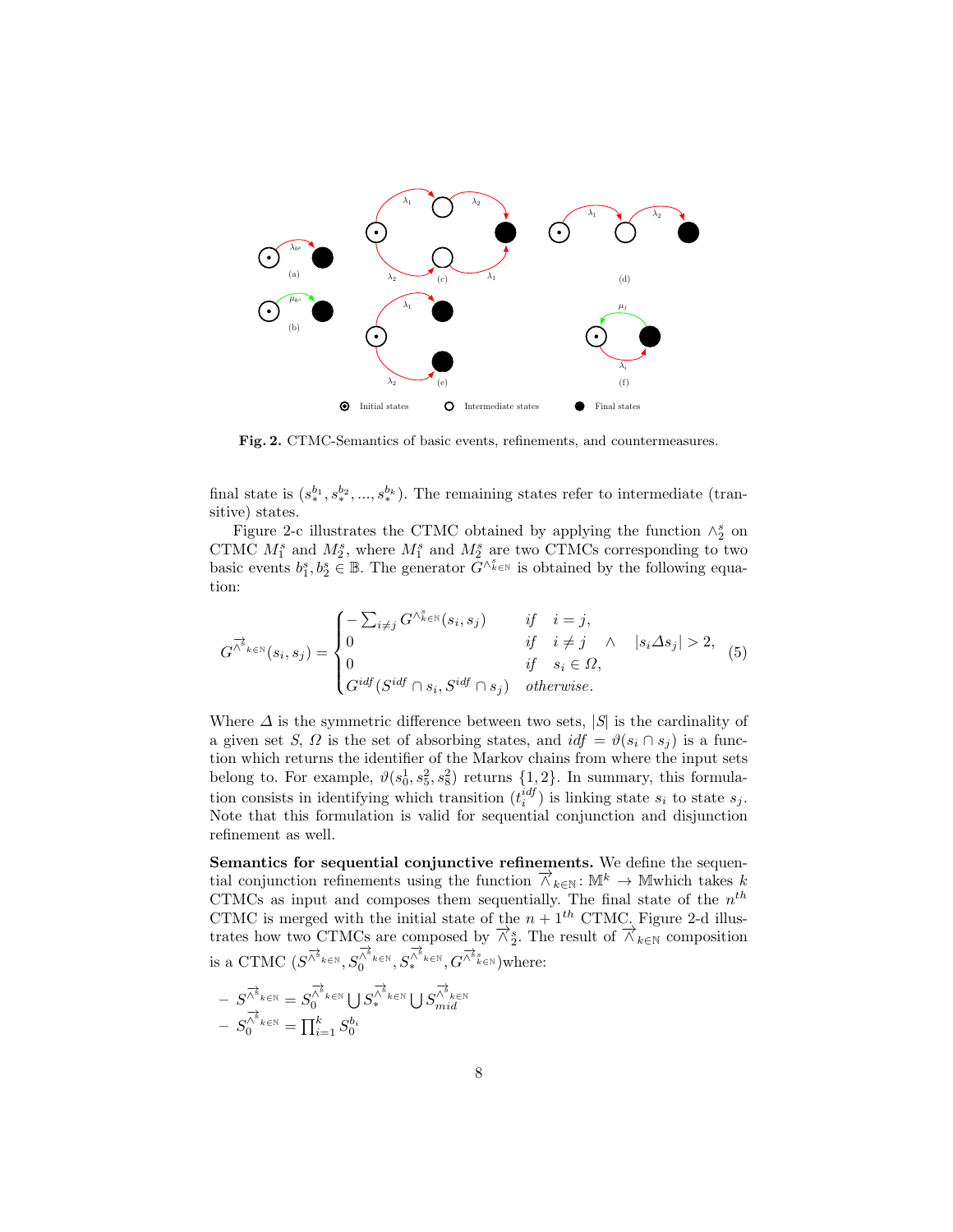$$
- S_{\ast}^{\overrightarrow{A}}{}_{k \in \mathbb{N}} = \prod_{i=1}^{k} S_{\ast}^{b_{i}}
$$
  
- S\_{mid}^{\overrightarrow{A}}{}\_{k \in \mathbb{N}} = \bigcup\_{i=1}^{k-1} S\_{\ast}^{b\_{i}} \times S\_{0}^{b\_{i+1}} \quad \bigcup \quad S\_{mid}^{b\_{i}} \times S\_{0}^{b\_{i+1}} \quad \bigcup \quad S\_{\ast}^{b\_{i}} \times S\_{mid}^{b\_{i+1}}

The set  $S^{\overrightarrow{\bigwedge}^{\&}_{k\in\mathbb{N}}}$  is composed of the initial state  $S^{\overrightarrow{\bigwedge}^{\&}_{k\in\mathbb{N}}}=\{(s_0^{b_1},s_0^{b_2},...,s_0^{b_k})\}$ , the final state  $\{(s_*^{b_1}, s_*^{b_2}, ..., s_*^{b_k})\}$ , and the intermediate states of  $S_{mid}$ , which is composed of intermediate states of the  $k$  involved Markov chains plus the linking states  $\bigcup_{i=1}^{k-1} S_{*}^{b_i} \times S_0^{b_{i+1}}$  (chains each CTMC with the next CTMC).

Semantics for disjunction refinement. We define a disjunctive refinement using an unranked function  $\vee_{k\in\mathbb{N}}: \mathbb{M}^k \to \mathbb{M}$ , which takes k CTMCs as input and composes them in a way that each CTMC can evolve independently to the other CTMCs. Therefore, there will be k final states (one from each k involved CTMC). The result of composing  $k$  CTMCs by means of a disjunction refinement is  $(S^{\vee_{k\in\mathbb{N}}^s}, S_0^{\vee_{k\in\mathbb{N}}^s}, S_*^{\vee_{k\in\mathbb{N}}^s}, G^{\vee_{k\in\mathbb{N}}^s}),$  where:

$$
\begin{array}{l} \quad -\ S^{\vee_{k \in \mathbb{N}}^{s}}=S_{0}^{\vee_{k \in \mathbb{N}}^{s}}\cup S_{*}^{\vee_{k \in \mathbb{N}}^{s}}\cup S_{mid}^{\vee_{k \in \mathbb{N}}^{s}},\\ \quad -\ S_{0}^{\vee_{k \in \mathbb{N}}^{s}}=\prod_{i=1}^{k}S_{0}^{b_{i}},\\ \quad -\ S_{*}^{\vee_{k \in \mathbb{N}}^{s}}=\bigcup_{i=1}^{n}S_{*}^{b_{i}}\times\prod_{j\neq i}S_{0}^{b_{j}},\\ \quad -\ S_{mid}^{\vee_{k \in \mathbb{N}}^{s}}=\bigcup_{i=1}^{n}S_{mid}^{b_{i}}\times\prod_{j\neq i}S_{0}^{b_{j}}.\end{array}
$$

The set  $S^{\vee_{k\in\mathbb{N}}^{s}}$  is composed of the initial state  $(s_0^{b_1}, s_0^{b_2}, ..., s_0^{b_k})$ , the intermediate states of  $S_{mid}$ , and the final states  $\{(s_1^{b_1}, s_0^{b_2}, ..., s_0^{b_k}), (s_0^{b_1}, s_1^{b_2}, ..., s_0^{b_k}), ..., (s_0^{b_1}, s_0^{b_2},$  $\{a_1, a_2^{(k)}\}\$ , The set  $S_{mid}$  is composed of intermediate states of the k involved CTMCs. Figure 2-e illustrates how two CTMCs are disjunctively composed.

Semantics for countermeasures. We represent counter-measuring with an unranked function  $c^s(b^p, b^o)$ , where  $s \in \mathbb{S}$ ,  $b^p \in \mathbb{B}^p$  and  $b^o \in \mathbb{B}^o$ . If we consider the proponent to be the attacker and the opponent to be the defender, this function will link the atomic attack  $b^p \in \mathbb{B}^p$  with an atomic defense  $b^o \in \mathbb{B}^o$ . Note that besides taking as inputs atomic attacks/defenses, the function  $c^s$  can also take as inputs conjunctively, disjunctively or sequential conjunctive refined inputs.

The CTMC-semantics for a countermeasure is characterized using a new unranked function  $c^s : \mathbb{M} \times \mathbb{M} \to \mathbb{M}$ . This new function takes two CTMCs  $M^s$  and  $M^{\overline{s}}$  as inputs, one representing the proponent action, and the second representing the opponent action. It links them such that they counter each other. In other words, the final state of the proponent action will be the initial state of the opponent action and vice-versa. Therefore, if the proponent starts his next step before the opponent action is executed, the proponent would skip successfully the countermeasure set by the opponent. However, if the countermeasures is successfully executed (before the proponent manages to move to next step), the proponent is brought to the initial state where he has to re-perform his action. For example, in Figure 1, if the password changing policy is executed the attacker has to re-perform the brute force attack again.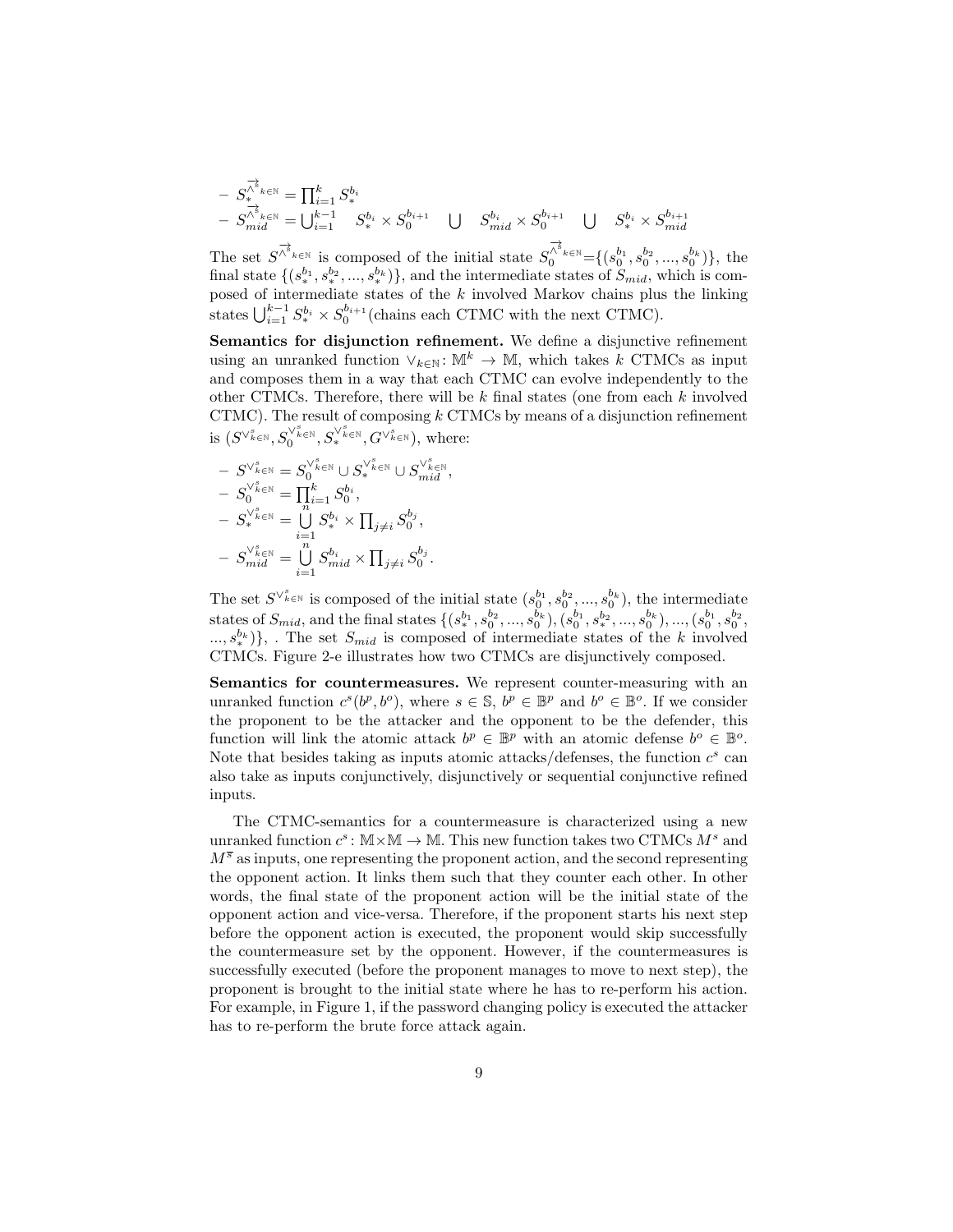The constructed CTMC for counter-measuring is defined as follows:

$$
S^{c(M^s, M^{\overline{s}})} = S^{c(M^s, M^{\overline{s}})}_0 \cup S^{c(M^s, M^{\overline{s}})}_{mid} \cup S^{c(M^s, M^{\overline{s}})}_*
$$
\n
$$
S^{c(M^s, M^{\overline{s}})}_0 = S^{M^s}_0 \times (s^{M^{\overline{s}}}_1, s^{M^{\overline{s}}}_2, ..., s^{M^{\overline{s}}}_{|S^{M^{\overline{s}}}_*|})
$$
\nwhere  $s^{M^{\overline{s}}}_i \in S^{M^{\overline{s}}}_*$  and  $i \in$ \n
$$
\{1, ..., |S^{M^{\overline{s}}}_*\} \},
$$
\n
$$
S^{c(M^s, M^{\overline{s}})}_s = S^s_* \times S^{M^{\overline{s}}}_0,
$$
\n
$$
S^{c(M^s, M^{\overline{s}})}_{mid} = S^{M^s}_{mid} \times S^{M^{\overline{s}}}_0 \cup S^{M^{\overline{s}}}_{mid}.
$$

Similarly to the other semantics, the set  $S^{c(M^s, \overline{s})}$  is composed of the initial state, which contains the initial state of player (proponent/opponent)  $s$  and a tuple of all final states of player (opponent/proponent)  $\bar{s}$ . The final state consists of the final states of the player (proponent/opponent) and the initial state of player (opponent/proponent)  $\bar{s}$ . It also contains intermediate states from each player's chain. Figure 2-f shows how counter-measuring of an atomic attack with an exponential rate  $\lambda$  is performed against an atomic countermeasure with an exponential rate  $\mu$ .

We have formulated the generator matrix  $G^{c(M^s, M^{\overline{s}})}$  as follows:

$$
G^{c(M^s, M^{\overline{s}})}(s_i, s_j) = \begin{cases} -\sum_{i \neq j} Q^{c(M^s, M^{\overline{s}})}(s_i, s_j) & if \quad i = j, \\ \sum G^{M^s}(s_{i'}, s_{j'}) + \sum G^{M^{\overline{s}}}(s_{i''}, s_{j''}) & otherwise. \end{cases}
$$
(6)

Where  $(s_{i'}, s_{j'}), (s_{i''}, s_{j''}) \in s_i \times s_j$  and  $\vartheta(s_{i'}) = \vartheta(s_{j'})$  and  $\vartheta(s_{i''}) = \vartheta(s_{j''}).$ 

Overall, this formulation consists in summing the rates of all possible transitions that go from state  $s_i$  to state  $s_j$ . Since every transition  $t_i^{idf}$  belongs to only one CTMC  $M_{idf}$ , the execution of  $t_i^{idf}$  will only affect states of  $M_{idf}$ . Therefore, there will generally be only one transition (one rate), unless it regards a disjunction of countermeasures, where the rates of the involved countermeasures are summed.



Fig. 3. CTMC obtained by composing individual CTMCs for the ADTree in Figure 1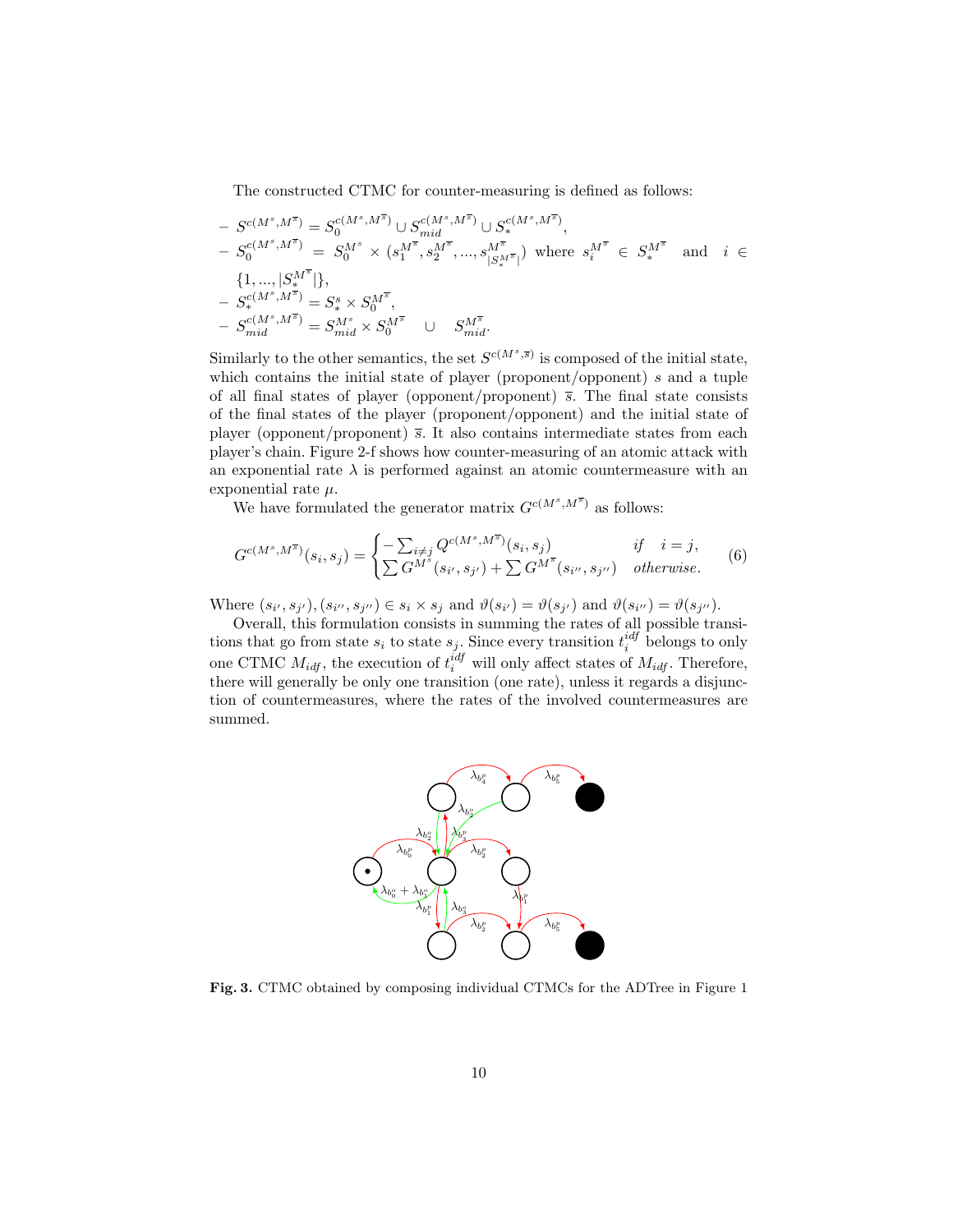Example 2. We use the ADTerm given by Equation 2 (section 2.2) and apply the new semantics described above to obtain the entire CTMC (see Figure 3) representing the whole ADTree of Figure 1. This is merely achieved by first building CTMCs of basic events, then composing them according to the involved refinements operators that links the basic events.

### 4 Quantitative Security Assessment

In this section, we show how to perform quantitative analysis using Markov chains [18]. We show how to compute and extract matrices that are necessary for the analysis. To achieve this, we consider an enumerated continuous time Markov chain  $M = (S, S_0, S_*, G)$ , from which we can extract and compute the following structures:

The first structure is called the instantaneous probability matrix  $P(t)$ . It gives the instantaneous probability to transit from a state  $s_i$  to state  $s_j$ . In an other words, for each state  $s_i \in S$  in a CTMC M, is associated a cumulative distribution function  $0 \leq F_X(t) \leq 1$  (where X is a random variable and t is the time) that describes the probability of being in state  $s_i \in S$ , in time interval [0−t), starting from state  $s<sub>i</sub> \in S$ . The instantaneous probability matrix is computed using the infinitesimal generator matrix G as  $P(t) = e^{G.t}$ .

Application. We exploit this matrix to draw the cumulative distribution function (CDF) of each final state (representing the final goal) starting from the initial state. Therefore, we can compute at any time the probability of success for each possible attack scenario leading to a final state (final goal).

The second structure is the mean probability transition matrix  $P$ , where each element  $P_{i,j}^{i\neq j}$  is equal to  $|g_{ij}/g_{ii}|$  for  $i \neq j$ , and gives the mean probability to transit from state  $s_i$  to state  $s_j$ . The elements  $P_{i,i}$  however, are null. In an absorbing CTMC, this matrix particularly takes a canonical form defined as:

$$
P = \begin{bmatrix} Q & R \\ 0 & Id \end{bmatrix} \tag{7}
$$

Here Id is the identity matrix, and  $\theta$  is the null matrix. We exploit the submatrix Q to compute the fundamental matrix N, using:  $N = (1 - Q)^{-1}$ , where each element  $n_{i,j}$  in the fundamental matrix N gives the expected number of steps the process visited a state  $s_j$  starting from state  $s_i$ . The sum of the  $i^{th}$  row in matrix  $N$  represents the expected number of steps performed to reach any of the absorbing state starting from state  $s_i$ .

Application. Knowing for each scenario, the set of visited states, we can use the fundamental matrix  $N$ , to compute the amount of steps performed in each scenario and hence determine the most/less probable scenario, or exert a ranking for the different possible scenarios.

The third component is the absorbency frequency matrix  $B = N \times R$ , where each element  $b_{ij}$  of B gives the probability of getting absorbed by each absorbing states.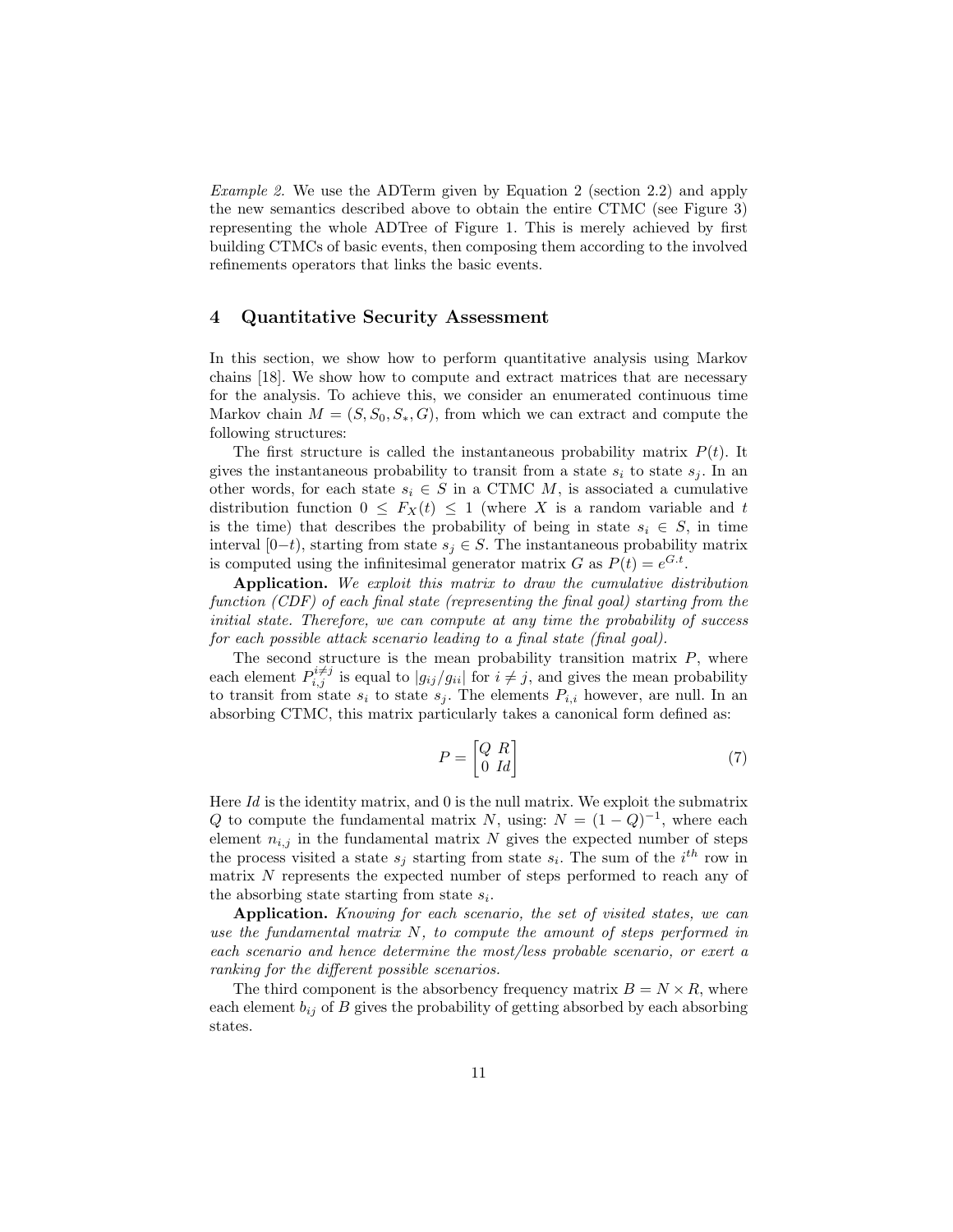Application. This matrix will serve to identify the most probable goal if we have many, or to confirm again the most probable scenario and with which steady state probability.

Finally, using the fundamental Matrix N and the sojourn times  $|1/g_{ii}|$  of each state, we can compute the mean time required to reach the final goal starting from the initial state.

Application. In the context of security modeling, we compute the MTTSF (Mean Time To Security Failure) also known as MTTB (Mean Time To Breach) or MTTA (Mean Time To Attack). We can also compute the mean time for each scenario. The MTTSF is given by:

$$
MTTSF = \sum_{i \in X_t} n_{0,i} \times \frac{1}{|g_{ii}|} \tag{8}
$$

Where  $n_{0,i}$  is the expected number of steps performed to go from the initial state  $s_0$  to state  $s_i$ .

#### 5 Security assessment of the networked system

We report on the analysis conducted to evaluate the security of the scenario discussed in Section 2.1. In particular, we consider the ADTree in Figure 1 and its CTMC representation in Figure 3 to perform security assessment. To achieve this, we go through three cases: one (case 1), where we don't consider existence of countermeasures (attack trees), the second (case 2) we add countermeasure 'prevent target identification', and the last case (case 3), in addition to the the previously added countermeasure we add two more countermeasures respectively 'Frequent patches' and 'Passwords policy'. The results of our analysis can be used by security engineers to choose appropriate defenses in order to harden the security of the system. For the purpose of performing quantitative analysis, we have arbitrarily affected rational values for the different exponential rate of each basic event. Therefore, by denoting atomic attack as  $b_0^p \dots b_5^p$  and countermeasures as  $b_0^o$  and  $b_3^o$ . We assign exponential rates  $\lambda$  as follows:  $\lambda_{b_0^p} = 1$  for  $b_0^p$ =Network scanning,  $\lambda_{b_1^p} = 2$  for  $b_1^p$ =Vulnerability scanning,  $\lambda_{b_2^p} = 1$  for  $b_2^p$ =Use vulnerability exploit,  $\lambda_{b_5^p} = 5$  for  $b_5^p =$ Execute malicious scripts. The atomic attack  $b_3^p$ =Password brute force attack use an Erlang distribution  $Erl(2, 3)$ , which corresponds to a sequence of two exponentials of rate  $\lambda_{b_3^p} = 3$ . Therefore, we model this attack with two atomic attacks  $b_3^p$  and  $b_4^p$  of the same rate equal to 3. The countermeasures  $b_0^o$ =IP address randomization,  $b_1^o$ =Mutable network,  $b_2^o$ =Updates, and  $b_3^o$ =Password policy are modeled using exponential distributions  $\mu_{b_0^o} = 1$ ,  $\mu_{b_1^o} = 2$ ,  $\mu_{b_2^o} = 1$ , and  $\mu_{b_3^o} = 1$ , respectively. A point that we should highlight, is that the fact of having sub-goals disjunctively refined, and at least one of the refinements is conjunctively refined, induces the replication of the final goal in the constructed Markov chain (see the two black states in Figure 3). Therefore, there will be more than one state referencing to the same final goal but reached through different scenarios. As shown in Figure 3, the first final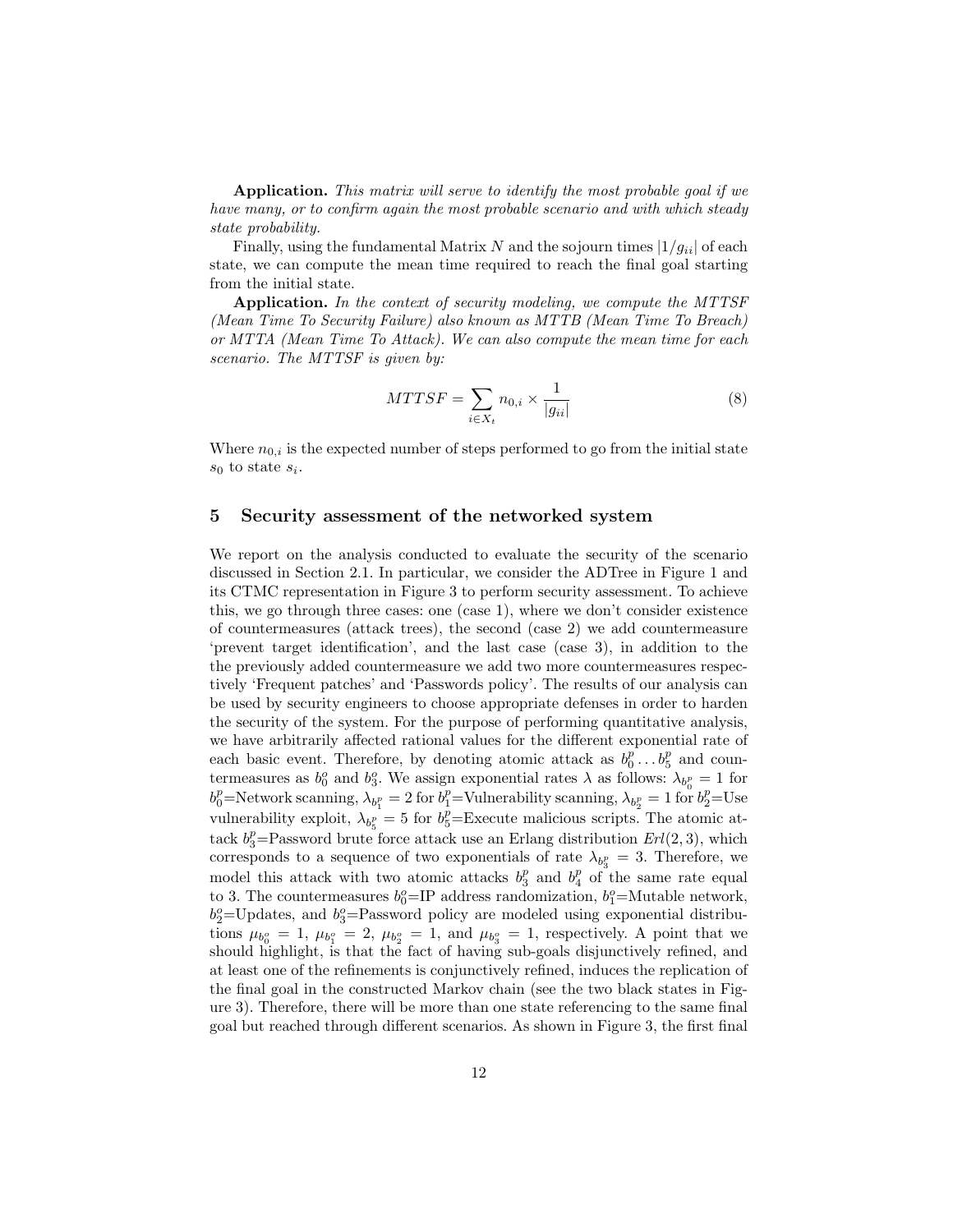

Fig. 4. Cumulative Distribution Function of scenarios group

state is reached through  $[b_0^p, b_3^p, b_4^p, b_5^p]$ . However, the second final state is reached through two different scenarios  $[b_0^p, b_2^p; b_1^p; b_5^p]$  or  $[b_0^p; b_1^p; b_2^p; b_5^p]$ . Therefore, we can define for each final goal (final state)  $f_i$  a group of scenarios  $G_i$  composed of the same atomic attacks, but conducted in different order.

Probabilistic security attributes. We compute the probability of reaching the final goal over time expressed in terms of CDF. We also try to determine the probability of each group of scenarios, and draw the evolution of their probability of success over time. We compute the most probable scenario and perform a ranking for the possible scenarios. To achieve this, we first use the instantaneous probability matrix to draw the CDF of each final goal  $f_i$ . In our example of study, we have determined two groups of scenarios  $G_1$  and  $G_2$ .

From Figure 4, in the two first cases, we see that the group of scenarios  $G_1$ is instantaneously more probable than the group of scenarios  $G_2$ . This means that the scenarios of group  $G_1$  are more probable than scenarios of  $G_2$ . However, they both converge to the same steady state probability of 50%. We explain this from the fact that in case 2, the countermeasure 'prevent target identification' is applied to an atomic attack which is common to both groups  $G_1$  and  $G_2$ . In other words, defense contributes in reducing the total probability of the goal over time (the sum of all groups CDFs) as we can see in Figure 5. Nonetheless, in case 3, we have put more countermeasures in a way to reduce the probability of success for  $G_1$ , and we can see that the instantaneous probability of reaching the final goal through  $G_1$  has slightly reduced for  $t \geq 3$  time units to a point where  $G_2$  becomes more probable.

In Figure 5, we can see the impact of the countermeasures on the probability of succeeding the final goal. For instance, for a working time of [0-5] time units, the attacker has a probability to succeed of 97% in the first case, 91% in the second case, and finally 86% in the last case, which is more secure. Note that the impact is slightly small since the rates that we have affected are too close to the attacks rates.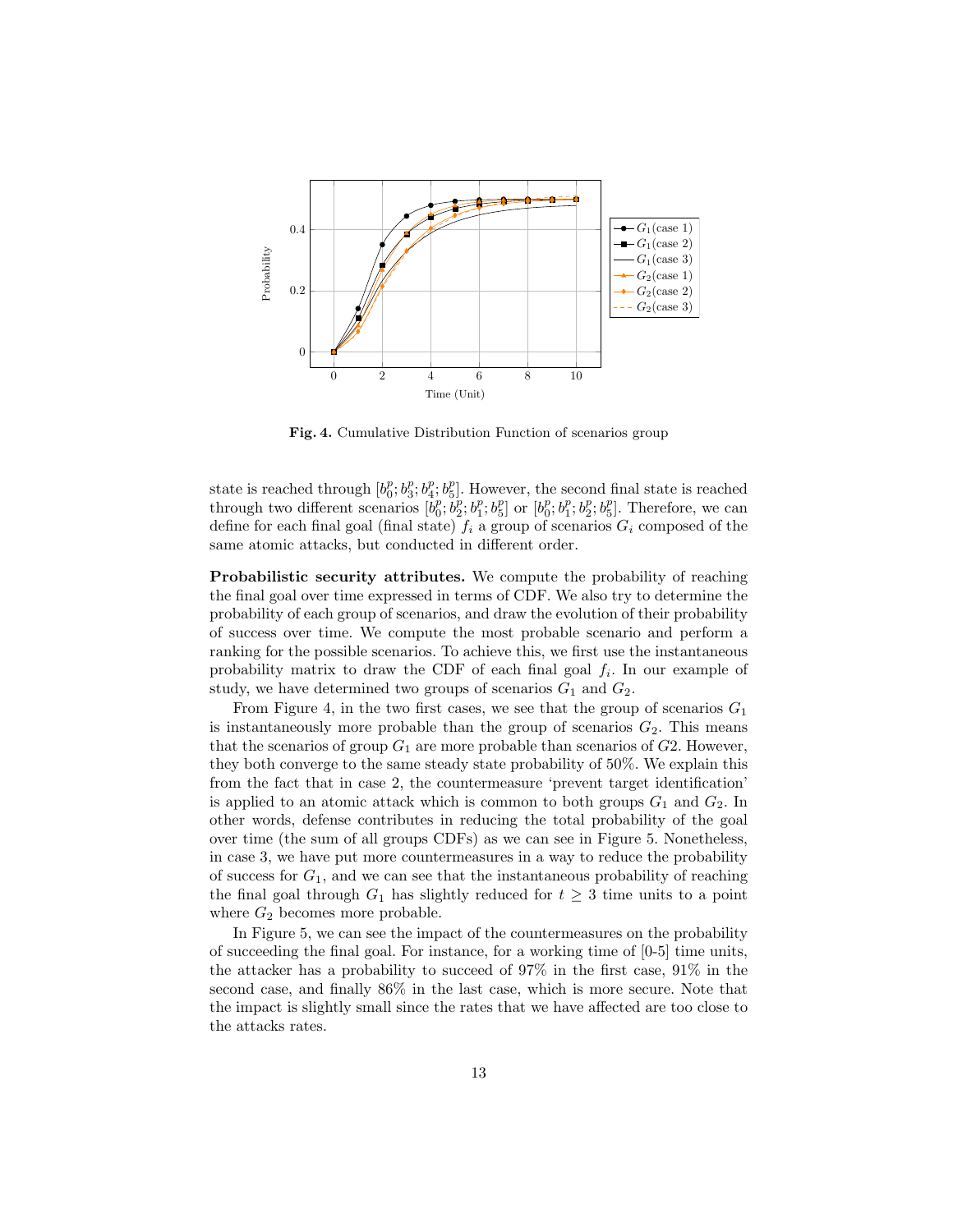

Fig. 5. Cumulative Distribution Function of the final goal

Then we use the fundamental matrix  $N$  to compute the expected number of steps realized in each scenario of each group, and therefore determine the most probable scenario MPS (we can rank scenarios). The results are depicted in Figure 6, where we can see that the most probable scenario has the largest amount of steps. In this case, scenario  $[b_0^p; b_3^p; b_4^p; b_5^p]$  is the most probable one. Furthermore, the number of steps is increasing each time countermeasures are added. We explain that from the fact that the attacker performs more steps since the execution of a countermeasure forces the attacker to restart from his initial state. Therefore, in each scenario, the number of expected steps is increased as long as countermeasures are added. Moreover, we can rank the three scenarios as follows:  $[b_0^p; b_3^p; b_4^p; b_5^p]$ , then  $[b_0^p; b_1^p; b_2^p; b_5^p]$ , and finally scenario  $[b_0^p; b_2^p; b_1^p; b_5^p]$ . Finally, we use the absorbency frequency matrix  $B$  to compute the percentage in which the attacker succeed in reaching his final goal through a particular scenario in the steady state, that is to say, when he is given enough time. This will allow us to testify which group of scenarios is the most probable. The results are shown in Figure 7 (left side).

The steady state probability is 50% for the first two cases, where no countermeasures are applied, then when a common countermeasures is applied. The third case shows that it is more probable to perform attacks through  $G_2$  than trough  $G_1$ , since this last one contains more countermeasures.

Time based attributes. Finally, we evaluate the mean time to breach the system in terms of MTTSF. Therefore, we make use of equation (5) and compute the MTTSF for the three cases. The results are illustrated in Figure 7 (right side). We can see that the attacker is each time delayed as long as we add countermeasures. Indeed, the countermeasure 'prevent target identification' has delayed the attacker to spend 25.64% more time units than usual (initial case). In the third case, the attacker has to spend 44.62% more time units compared to the initial non-secure case.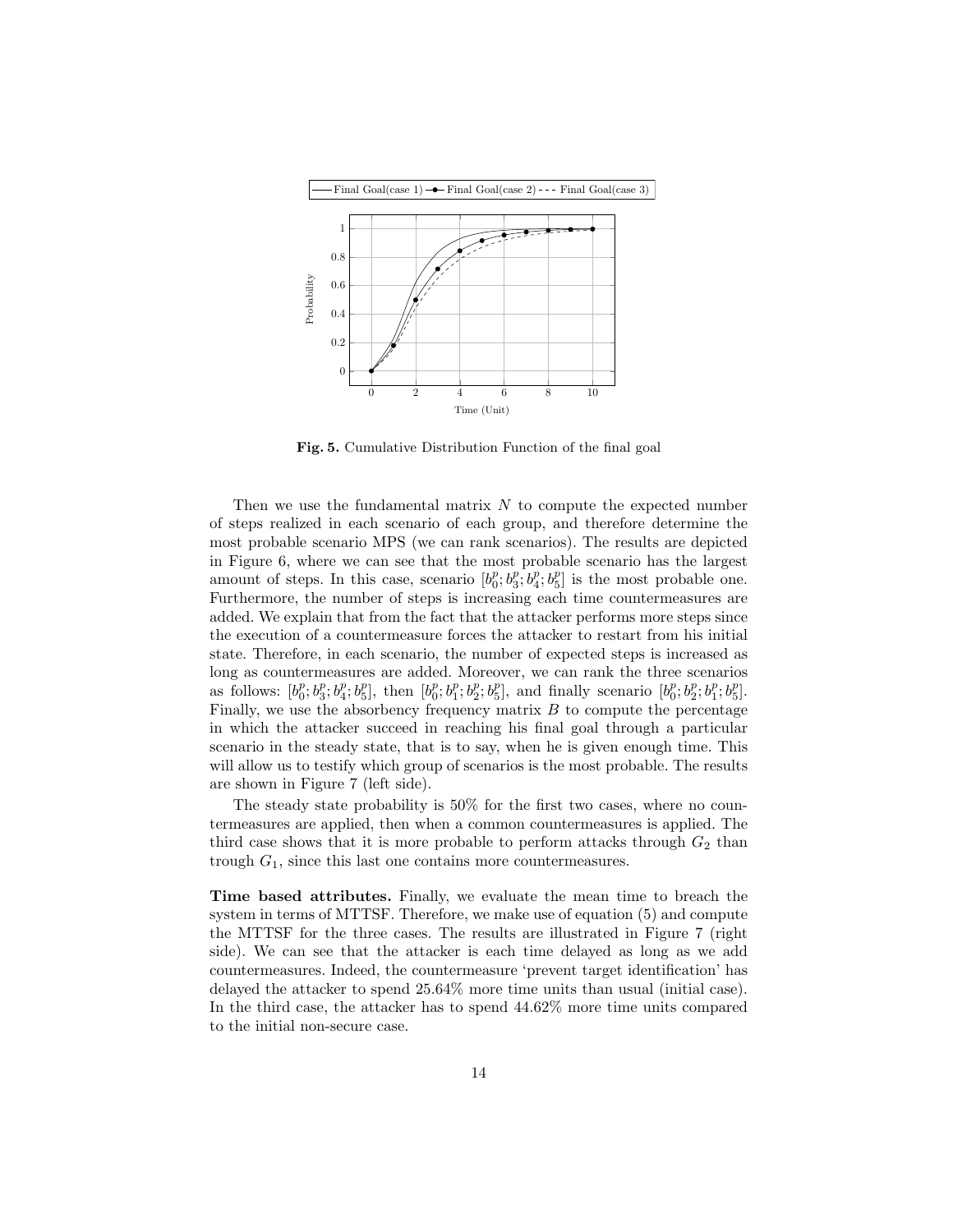

Fig. 6. Expected number of steps for each scenario and for each case



Fig. 7. Absorbing probabilities (left), Mean Time To Security Failure (right)

### 6 Conclusions

We presented a stochastic framework to perform quantitative analysis of ADTrees. We started by defining a new semantics for ADTrees in terms of CTMCs, then showed how to construct a final CTMC representing the entire ADTree. We then applied the analytical approach of CTMC to perform quantitative analysis. We finally demonstrated the usefulness of our solution by means of a simple but realistic example study.

As part of our future work, we will extend our framework to model and quantitatively assess complex security scenarios like social attacks. We will also extend our framework in order to embed it within the ADTool  $[6, 8]$ , which is a free software tool for security modeling and quantitative analysis using ADTrees.

# References

- 1. Subil Abraham and Suku Nair. Predictive cyber-security analytics framework: A non-homogenous markov model for security quantification. arXiv preprint arXiv:1501.01901, 2015.
- 2. Florian Arnold, Dennis Guck, Rajesh Kumar, and Mariëlle Stoelinga. Sequential and parallel attack tree modelling. In International Conference on Computer Safety, Reliability, and Security, pages 291–299. Springer, 2015.